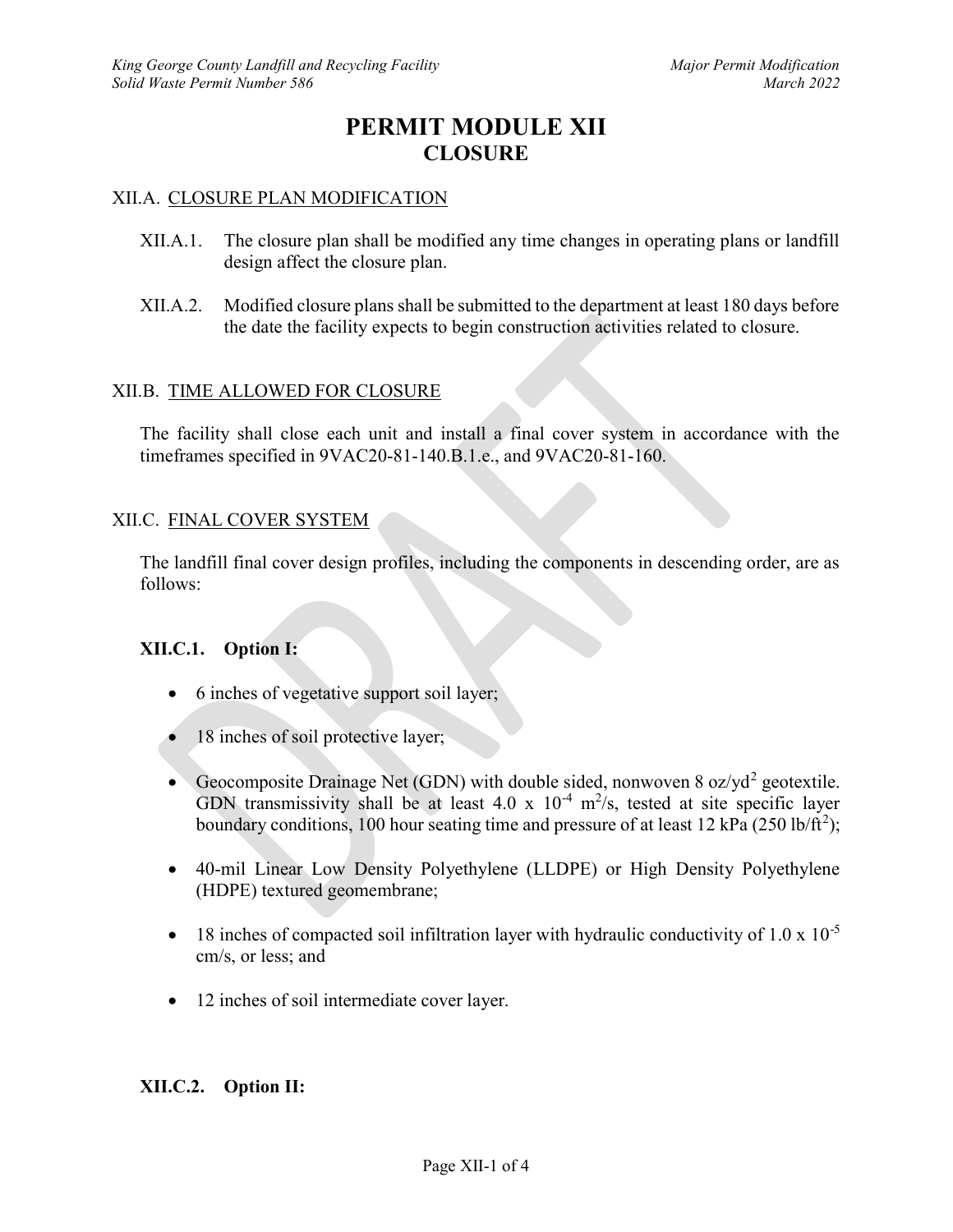- 6 inches of vegetative support soil layer;
- 18 inches of soil protective layer;
- GDN with double sided, nonwoven  $8 \text{ oz/yd}^2$  geotextile. GDN transmissivity shall be at least 4.0 x  $10^{-4}$  m<sup>2</sup>/s, tested at site specific layer boundary conditions, 100 hour seating time and pressure of at least 12 kPa  $(250 \text{ lb/ft}^2)$ ;
- 40-mil LLDPE or HDPE textured geomembrane;
- Geosynthetic Clay Liner (GCL);
- 12 inches of compacted soil subgrade layer. The subgrade layer shall consist of soils free of rock, fractured stone, cobbles, waste, roots, protrusions, irregularities, loose soil, and any abrupt changes in grade. The subgrade layer shall provide grade control and smooth surface for the overlaying geosynthetic material;

# XII.C.3. Option III:

- 6 inches of vegetative support soil layer;
- 18 inches of soil protective layer;
- Nonwoven,  $8 \text{ oz}/\text{yd}^2$  geotextile;
- 50-mil LLDPE or HDPE, Super Gripnet® or MicroDrain® geomembrane to be overlain by the above specified geotextile to form an alternate drainage layer. Transmissivity of the alternate drainage layer, i.e. Super Gripnet® or MicroDrain® geomembrane combined with geotextile, shall be at least  $4.0 \times 10^{-4}$  m<sup>2</sup>/s, tested at site specific layer boundary conditions, 100 hour seating time and pressure of at least 12 kPa (250 lb/ft<sup>2</sup>);
- $\bullet$  18 inches of compacted soil infiltration layer with hydraulic conductivity of 1.0 x 10<sup>-5</sup> cm/s, or less; and
- 12 inches of intermediate cover soil layer.

## XII.C.4. Option IV:

- 6 inches of vegetative support soil layer;
- 18 inches of soil protective layer;
- Nonwoven, 8 oz/yd<sup>2</sup> geotextile;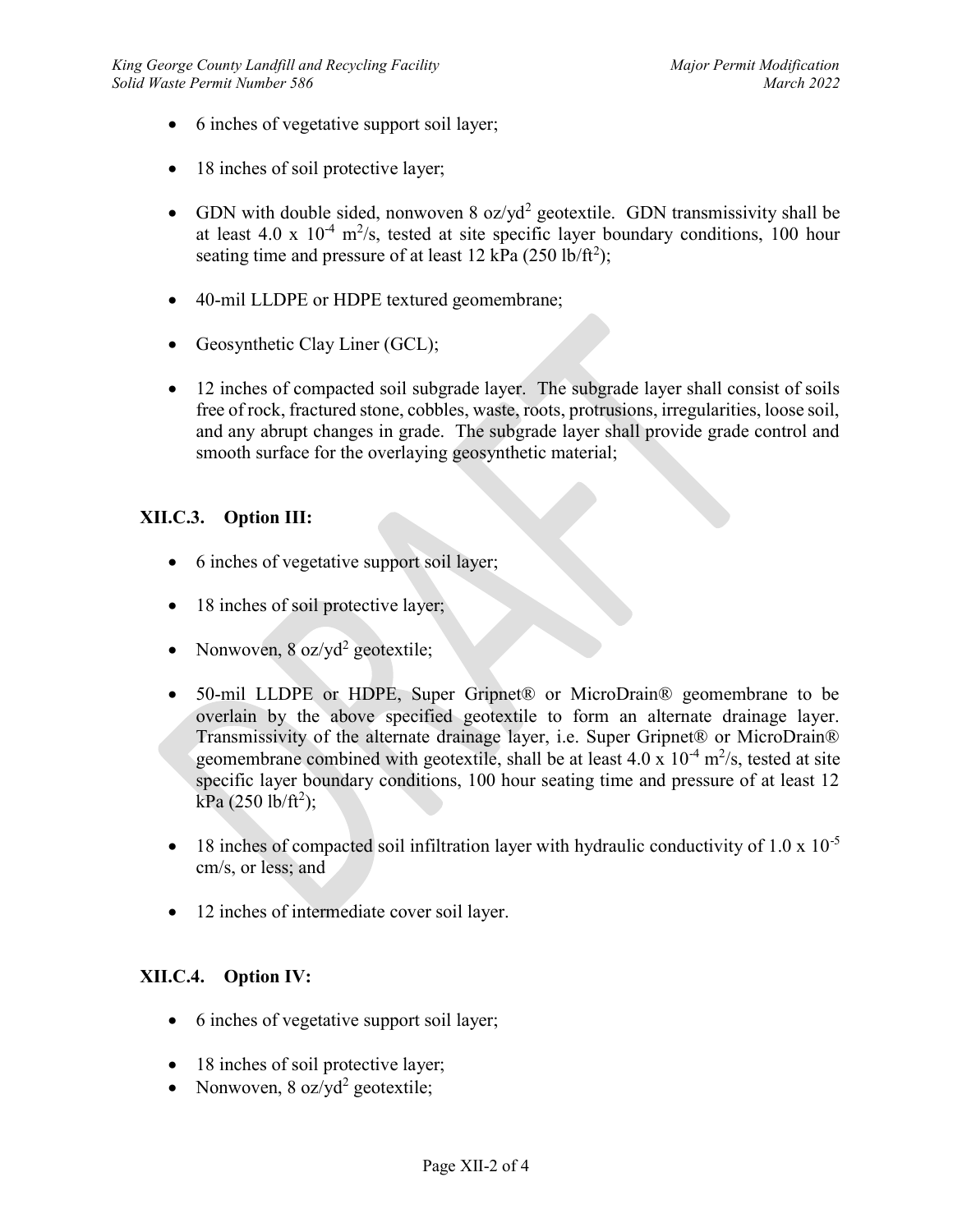- 50-mil LLDPE, or HDPE MicroDrain® geomembrane to be overlain by the above specified geotextile to form an alternate drainage layer. Transmissivity of the alternate drainage layer, i.e. MicroDrain® geomembrane combined with geotextile, shall be at least 4.0 x  $10^{-4}$  m<sup>2</sup>/s, tested at site specific layer boundary conditions, 100 hour seating time and pressure of at least 12 kPa  $(250 \text{ lb/ft}^2)$ ;
- $\bullet$  GCL;
- 12 inches of compacted soil subgrade layer. The subgrade layer shall consist of soils free of rock, fractured stone, cobbles, waste, roots, protrusions, irregularities, loose soil, and any abrupt changes in grade. The subgrade layer shall provide grade control and smooth surface for the overlaying geosynthetic material;

# XII.C.5. Option V - Side slopes only:

- 6 inches of vegetative support soil layer;
- 18 inches of soil protective layer;
- Nonwoven,  $8 \text{ oz}/\text{yd}^2$  geotextile;
- 50-mil LLDPE or HDPE, Super Gripnet® or MicroDrain® geomembrane to be overlain by the above specified geotextile to form an alternate drainage layer. Transmissivity of the alternate drainage layer, i.e. Super Gripnet® geomembrane combined with geotextile, shall be at least 4.0 x  $10^{-4}$  m<sup>2</sup>/s, tested at site specific layer boundary conditions, 100 hour seating time and pressure of at least 12 kPa (250 lb/ft<sup>2</sup>);
- 12 inches of compacted soil subgrade layer. The subgrade layer shall be composed of reworked top 6 inches of existing intermediate cover and additional 6 inches of new soil layer free of rock, fractured stone, cobbles, waste, roots, protrusions, irregularities, loose soil, and any abrupt changes in grade. The subgrade layer shall provide grade control and smooth surface for the overlaying geosynthetic material;
- 6 inches of intermediate cover soil layer.

## XII.C.6. Option VI - Side slopes only:

- 6 inches of vegetative support soil;
- 18 inches of soil protective layer;
- GDN with double sided, nonwoven  $8 \text{ oz/yd}^2$  geotextile. GDN transmissivity shall be at least 4.0 x  $10^{-4}$  m<sup>2</sup>/s, tested at site specific layer boundary conditions, 100 hour seating time and pressure of at least  $12$  kPa  $(250 \text{ lb/ft}^2)$ ;